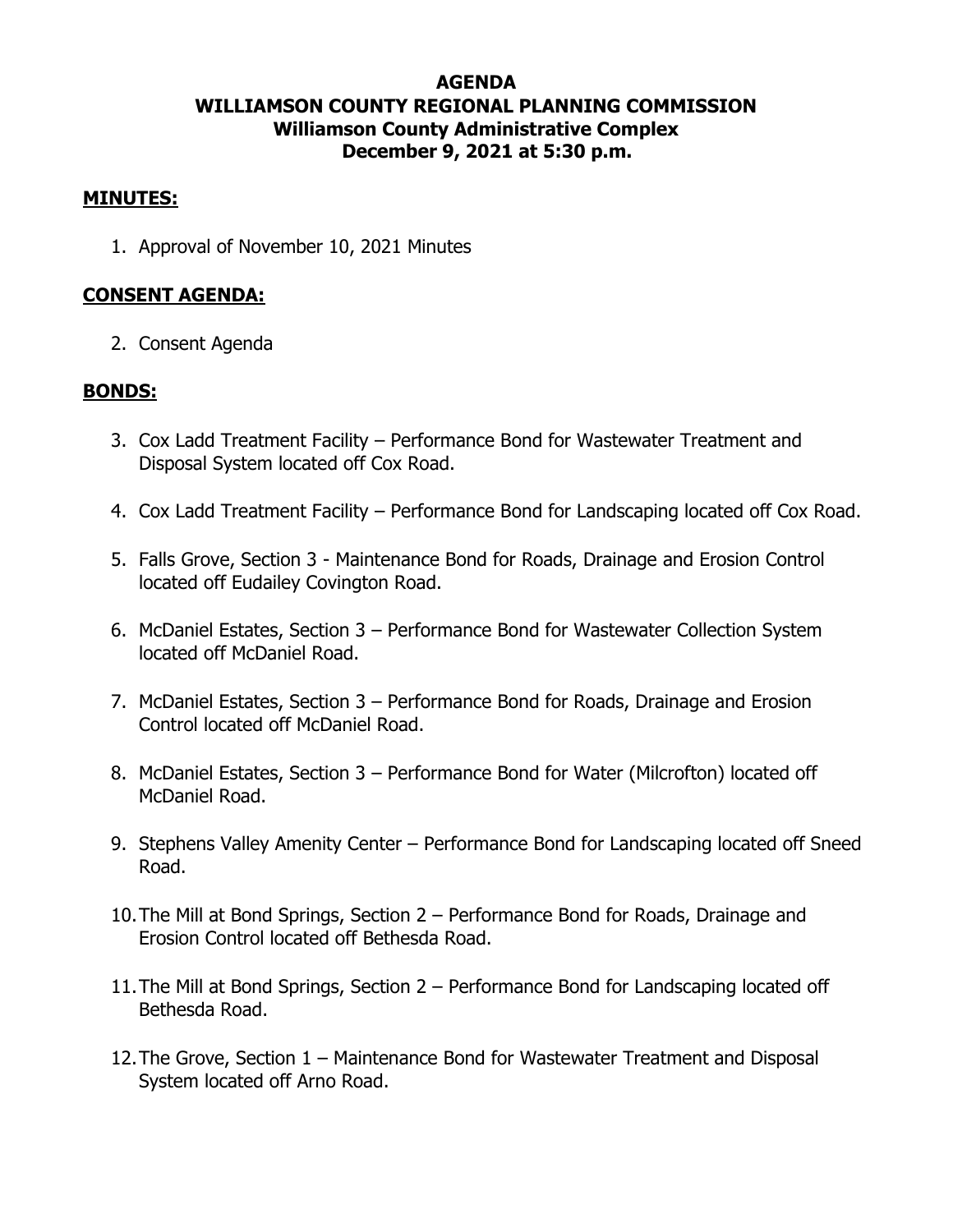- 13.The Grove, Section 6 Maintenance Bond for Roads, Drainage and Erosion Control located off Arno Road.
- 14.The Grove, Section 14 Maintenance Bond for Water (Milcrofton) located off Arno Road.
- 15.The Grove, Section 14 Performance Bond for Roads, Drainage and Erosion Control located off Arno Road.
- 16.The Grove, Section 14 Performance Bond for Wastewater Collection System located off Arno Road.
- 17.Troubadour, Section 1 Performance Bond for Wastewater Treatment and Disposal System located off Cox Road.
- 18.Vulcan Materials Performance Bond for Landscaping located off Downs Blvd.

### **OLD BUSINESS:**

- 19.Property of Teresa Lane, Large Lot Easement Subdivision, containing 1 lot on 5 acres located off Daugherty-Capley Road in the 1<sup>st</sup> Voting District (1-2021-314). **Item withdrawn.**
- 20.Cedarbeach Estates, Large Lot Easement Subdivision, containing 5 lots on 47.82 acres located off Old Hillsboro Road in the 2<sup>nd</sup> Voting District (1-2021-322)
- 21.Candler Grove, Large Lot Easement Subdivision, containing 3 lots on 23.34 acres located off Old Hillsboro Road in the 2<sup>nd</sup> Voting District (1-2021-323)
- 22.Barrel Creek Trail, Large Lot Easement Subdivision, containing 5 lots on 41.27 acres located off Old Hillsboro Road in the 2<sup>nd</sup> Voting District (1-2021-324)

## **PUBLIC HEARING:**

23.Amendment to Articles 6 and 23 of the Williamson County Zoning Ordinance regarding Natural Gas Transmission Lines, in accordance with Tennessee Code Annotated, Title 13, Chapter 3, Part 4 (6-2021-610).

#### **PRELIMINARY PLATS:**

24.High Park Hill, Phase 2, containing 39 lots on 15.34 acres located off Murfreesboro Road in the  $5<sup>th</sup>$  Voting District (1-2021-325)